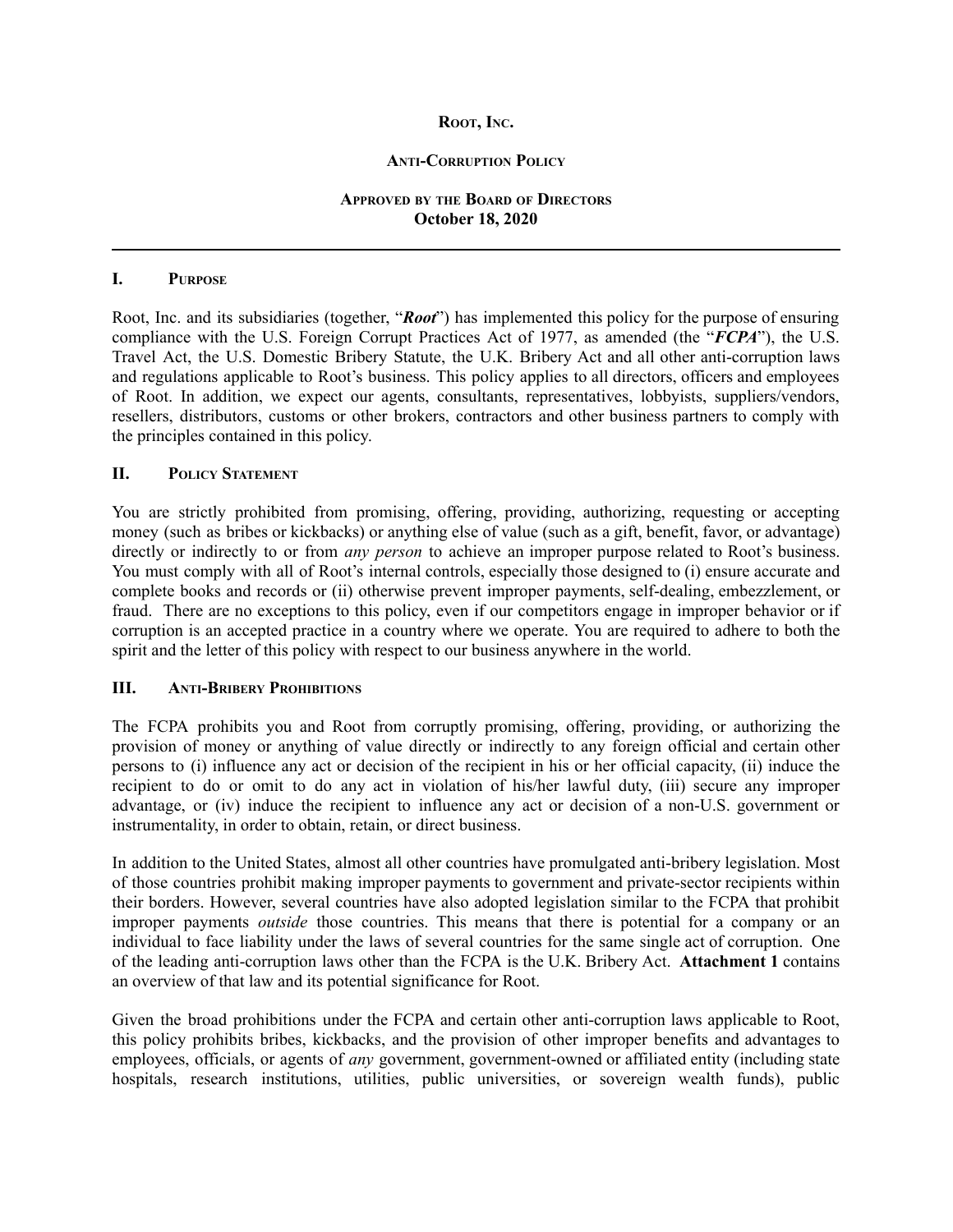international organizations (such as the United Nations or the World Bank) or private-sector companies. You are also strictly prohibited from bribing political candidates or political parties or their officials.

A violation of this policy can occur even if a bribe fails to achieve the purpose for which it was intended. In addition, the mere offer or promise of a bribe or other improper benefit is sufficient to cause a violation. All of the anti-bribery prohibitions contained in this policy apply irrespective of whether you use Root funds or your personal funds to finance improper payments or other benefits.

Many government entities — including all U.S. federal, state and local agencies — have laws and regulations applying to the procurement activities of those agencies that restrict or totally prohibit anyone seeking to do business with those agencies from providing gifts, entertainment or anything else of value (including, in many cases, political contributions) to employees of those agencies or to the elected or appointed officials that oversee them. These laws and regulations apply even where there is no intent to bribe a government official. If you are engaged in sales activity directed towards a government entity, you are required to comply with these laws and regulations in addition to the broader anti-bribery laws described elsewhere in this policy.

This policy also prohibits you from soliciting or accepting bribes, kickbacks, or other improper payments/benefits from Root's vendors or other persons in relation to our business. For instance, a violation of this policy will occur if you cause Root to overpay a vendor and that vendor then shares all or a portion of that overpayment with you. You must disclose any actual or potential conflicts of interest to the General Counsel, who has been appointed as our Compliance Officer for purposes of this policy. For example, you must notify the Compliance Officer if you are aware of any Root vendor that is wholly or partially owned by you, a member of your family, or a personal friend.

This policy requires you to adhere to high ethical standards and to comply with all applicable laws in the course of performing services for Root. The FCPA and other anti-corruption violations typically involve circumstances that also result in violations of other laws, including those that prohibit money laundering, embezzlement, or fraudulent activities. Guilty persons can face multiple charges based on the same set of facts.

# **IV. ACCOUNTING REQUIREMENTS**

The FCPA requires Root to adhere to certain accounting requirements. Specifically, Root must maintain books, records, and accounts that accurately and fairly reflect Root's transactions, expenses, and asset dispositions in reasonable detail. The FCPA also requires Root to maintain a system of internal accounting controls to provide reasonable assurances that transactions are properly authorized by management, executed, and recorded. This means that you must comply with our internal controls and avoid unauthorized activities or expenses, even if they are not connected to bribes.

Violations can occur if you conceal bribes or falsify other transactions or expenses *even if* they are not related to a bribe in Root's ledgers or other records. Also, there is no materiality standard under the FCPA. This means that even small misreported amounts may result in violations. The U.S. government actively enforces the accounting provisions of the FCPA and has caused some companies to pay hundreds of millions of dollars in fines and penalties.

# **V. FACILITATING, EXPEDITING, OR SPEED PAYMENTS**

This policy prohibits all corrupt payments or benefits, including so-called grease, speed or facilitating payments provided to government officials in their personal capacity to expedite or secure routine government actions (collectively, "*Facilitating Payments*"). This prohibition applies notwithstanding the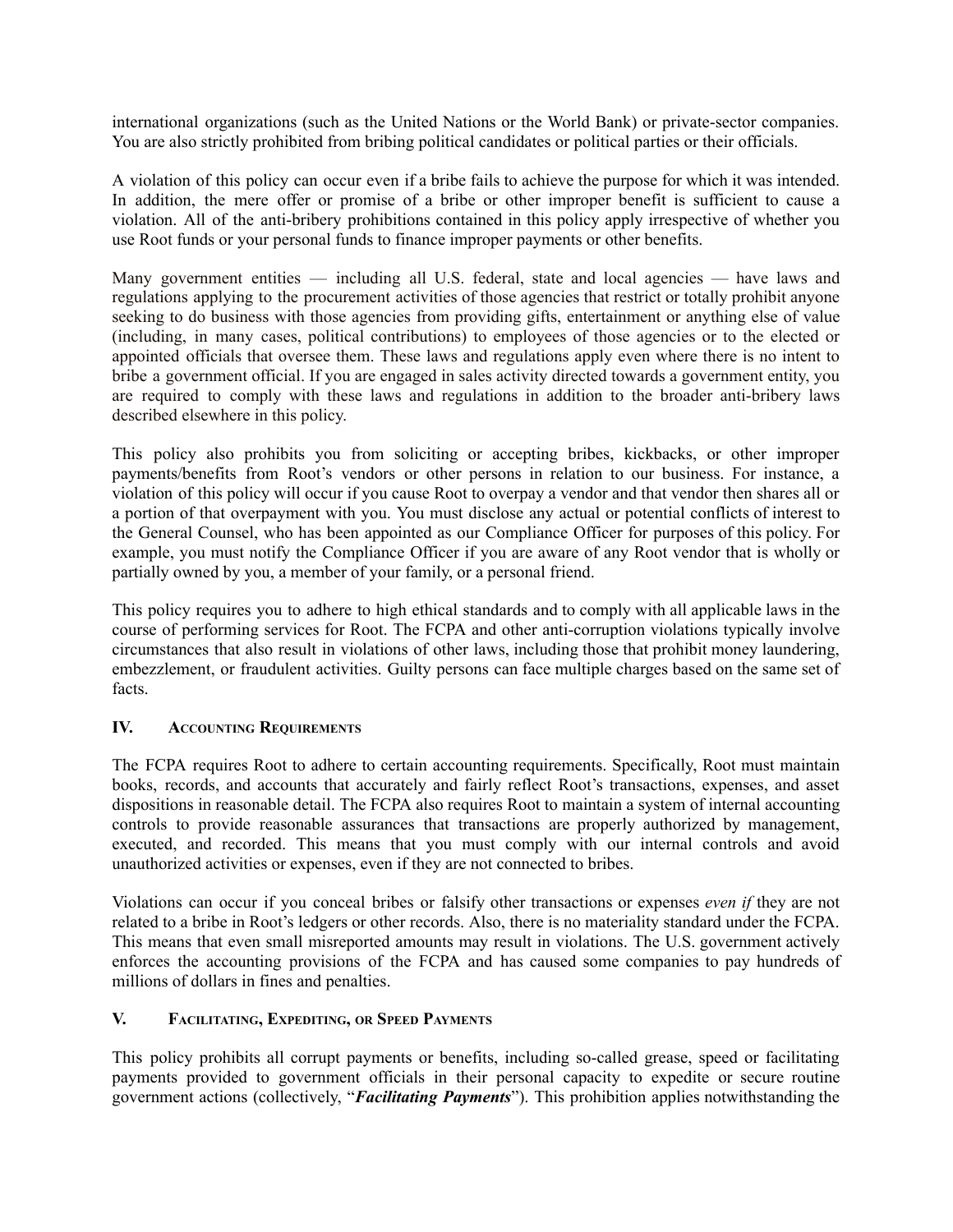fact that the FCPA contains a narrow exemption that permits such Facilitating Payments. Please note that in some cases, government agencies may impose official fees that may be paid directly in the name of a governmental entity or enterprise itself, as set out in published fee schedules or other official documents. These official government fees can be paid to expedite passports, licenses, or other services, provided that they are deposited in the treasury of a government, an official government receipt is collected, and the expense is accurately recorded in Root's books. However, Facilitating Payments provided for the benefit of government officials in their personal capacity (i.e., are not deposited in an official treasury account belonging to a government) will violate this Policy.

# **VI. INTERMEDIARIES / BUSINESS PARTNERS**

This policy prohibits you from providing bribes or other improper benefits directly as well as *indirectly* through third parties such as sales representatives, consultants, agents, resellers, distributors, or other contractors or business partners (collectively "*Intermediaries*").

You and Root can be held liable under the FCPA if you authorize a third party to engage in corruption. Another section of the FCPA goes one step further by holding a company or individual liable for providing, promising, or authorizing the provision of money or anything else of value to any person (including an Intermediary) while knowing that all or a portion of that money or thing of value will be used by that person for corrupt purposes. This means that you and Root can be held liable even if you do not expressly authorize or instruct an Intermediary or other person to pay a bribe, but instead have knowledge that they will. In this context, the term "knowledge" is interpreted broadly to cover (i) the possession of actual information that a person will engage in corruption or (ii) a conscious disregard, deliberate ignorance, or willful blindness as to the other party's corrupt or improper practices.

Given these significant risks, this policy prohibits you from working with corrupt or disreputable Intermediaries. This policy forbids you from using or paying any Intermediary responsible for government or customer interactions unless (i) appropriate anti-corruption due diligence has been performed on that Intermediary and (ii) the Intermediary has executed a written agreement containing anti-corruption compliance clauses. In this regard, you must confer with the Compliance Officer, who maintains Root's due diligence procedures and model anti-corruption clauses. The level of due diligence that must be performed on an Intermediary could vary depending on the risks presented by that particular Intermediary. The Compliance Officer will determine the appropriate level of due diligence that will apply.

Throughout any relationship with an Intermediary for which you are responsible, you must monitor their performance to ensure that they do not engage in activities that raise FCPA/corruption concerns.

This policy requires you to notify the Compliance Officer if you learn of any Root Intermediary or other contractor that engages in corrupt or other improper practices. Also, all payments to Intermediaries or other vendors must be accurately reported in our books and records in accordance with the accounting requirements discussed above.

# **IX. GIFTS AND HOSPITALITIES**

The FCPA and other anti-corruption laws prohibit the provision of money or things of value for corrupt or improper purposes. However, reasonably priced gifts, meals, entertainment, travel, and other benefits provided for non-corrupt business promotion or goodwill purposes may be permissible under the FCPA and other anti-corruption laws in certain cases. In addition to complying with the FCPA, you must also ensure that the provision of a gift or other benefit does not violate local laws or policies that apply in the country where the recipient of the benefit is located. For instance, all U.S. federal, state and local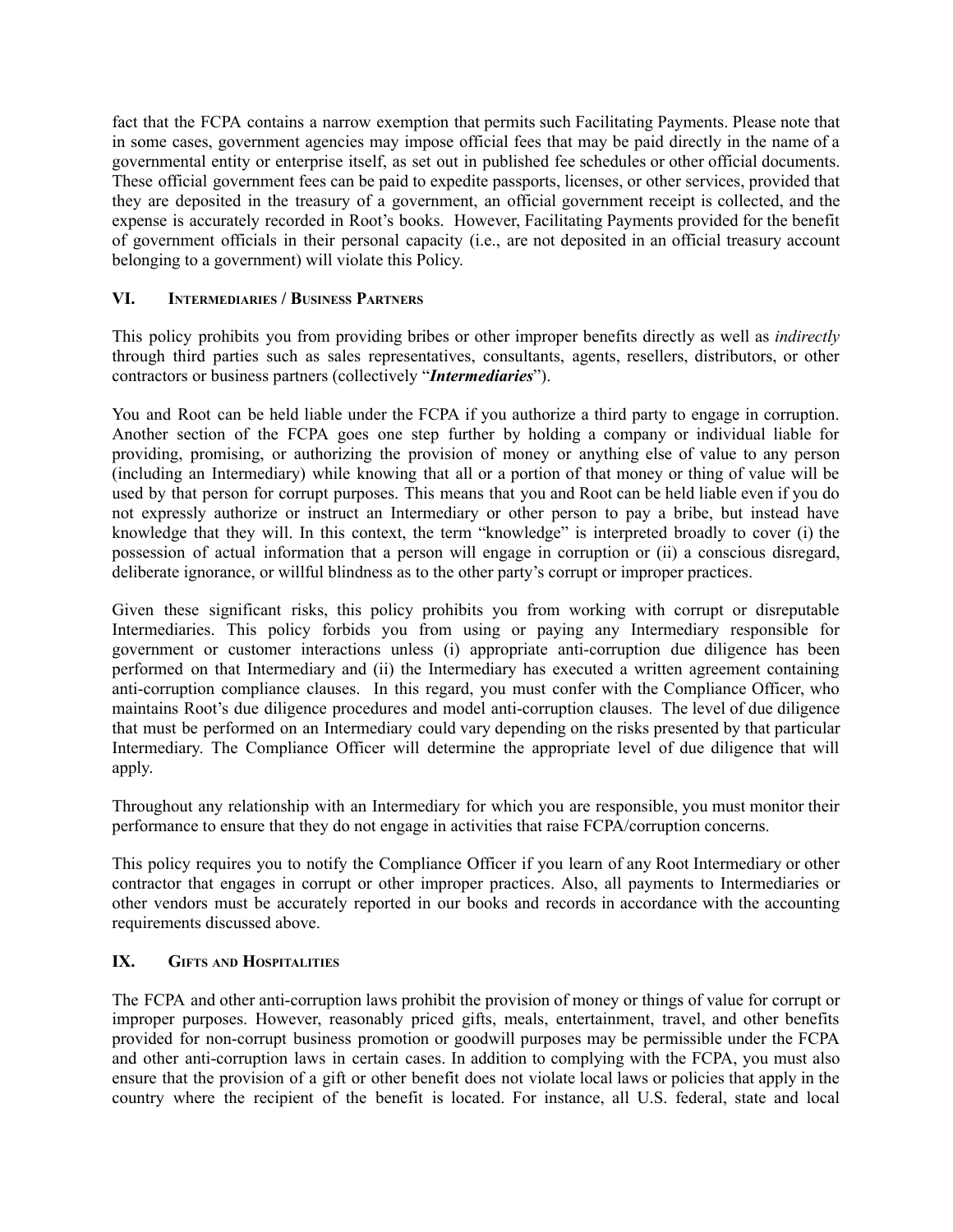agencies, as well as government agencies in other countries, have laws and regulations applying to procurement activities that restrict or prohibit the provision of gifts, entertainment or anything else of value (including, in many cases, political contributions) to employees of those agencies or to the government officials that oversee those agencies. These laws and regulations apply even where there is no intent to bribe a government official.

You must confer with the Compliance Officer or their designee prior to providing gifts, meals, travel benefits, and other hospitalities to employees, officials, or agents of any government, political party, state-owned entity, or public international organization. The Compliance Officer will help you determine whether the provision of the benefit is permissible under the FCPA and applicable law. The Compliance Officer may from time to time issue guidance that allows for certain types of de minimis gifts or reasonable meals under specified circumstances. If the expense is approved, its value and business purpose must be recorded accurately in Root's books. Cash gifts are strictly prohibited. Also, this policy prohibits you from providing gift cards or gift certificates that can easily be converted into cash.

## **X. POLITICAL CONTRIBUTIONS**

Contributions to non-U.S. political parties can raise significant concerns under both the FCPA and local laws. In addition, contributions to U.S. state and local candidates can raise concerns under local laws and regulations to the extent Root has, or is seeking, business with government agencies in those jurisdictions. Also, some countries may restrict companies and individuals from other nations from making political contributions. Approval of the Compliance Officer is required prior to making any Root-financed contributions to U.S. state and local, and all non-U.S., political parties or candidates in relation to Root business.

### **XI. CHARITABLE CONTRIBUTIONS**

Several governments support various charitable organizations and causes. In some cases, a government official may require Root to make a social contribution to a charity or public cause as a condition to being awarded a contract or a permit. Special care must be made to ensure that the charity or organization that will receive such contribution is legitimate and is not operated by or affiliated with a government official in his/her personal capacity.

You must confer with, and obtain the written permission of, the Compliance Officer before making contributions to charities at the direction or request of any government official. Also, all such contributions must be accurately recorded in our books and records.

### **XII. VIOLATIONS / CONSEQUENCES**

A violation of this policy will result in appropriate disciplinary action, which may include demotion, reassignment, additional training, probation, suspension, or even termination.

### **XIV. STATUS**

This policy does not form part of any employment contract with you and may be amended at any time. This policy should be read in conjunction with Root's other policies and procedures.

### **XVI. REPORTING/QUESTIONS**

You have an affirmative obligation to report all violations of this policy to the Compliance Officer, who can be reached as follows: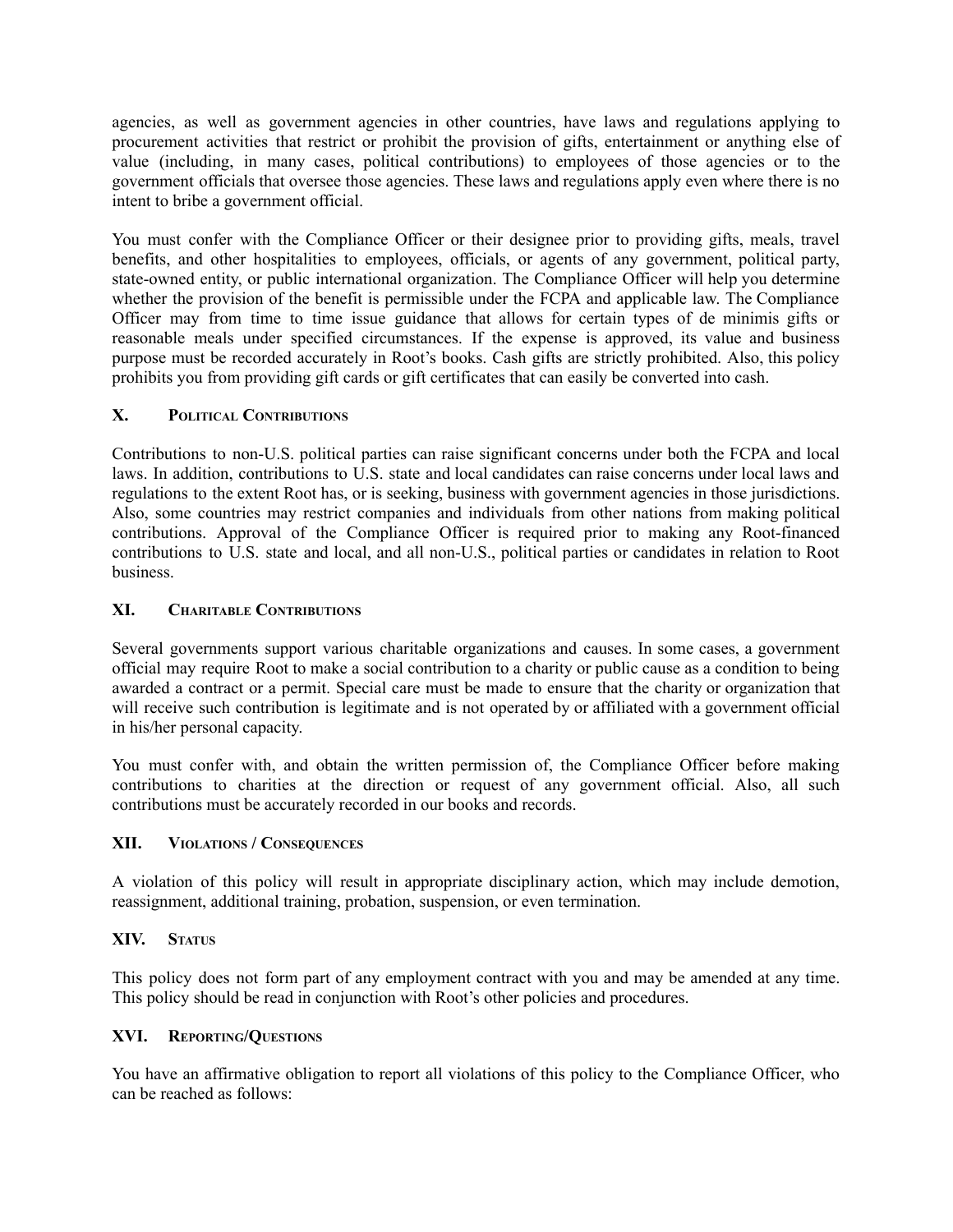### Root, Inc. 80 E. Rich Street, Suite 500 Columbus, Ohio 43215 Attn: General Counsel

You must also notify the Compliance Officer of any corrupt, improper, illegal, or other unusual requests for payments or other benefits made by customers, Intermediaries, vendors, business partners, or government officials. By reporting such matters, you will enable us to explore options to achieve our business goals without having to interact with such persons or provide improper benefits.

Reports of policy violations or corrupt, improper, illegal, or other unusual requests for payments or benefits may also be submitted anonymously by using Root's hotline number 855-930-0002. However, we encourage you to consider revealing your identity so that we can properly follow up and investigate. We will not retaliate against any individual for reporting such matters in good faith.